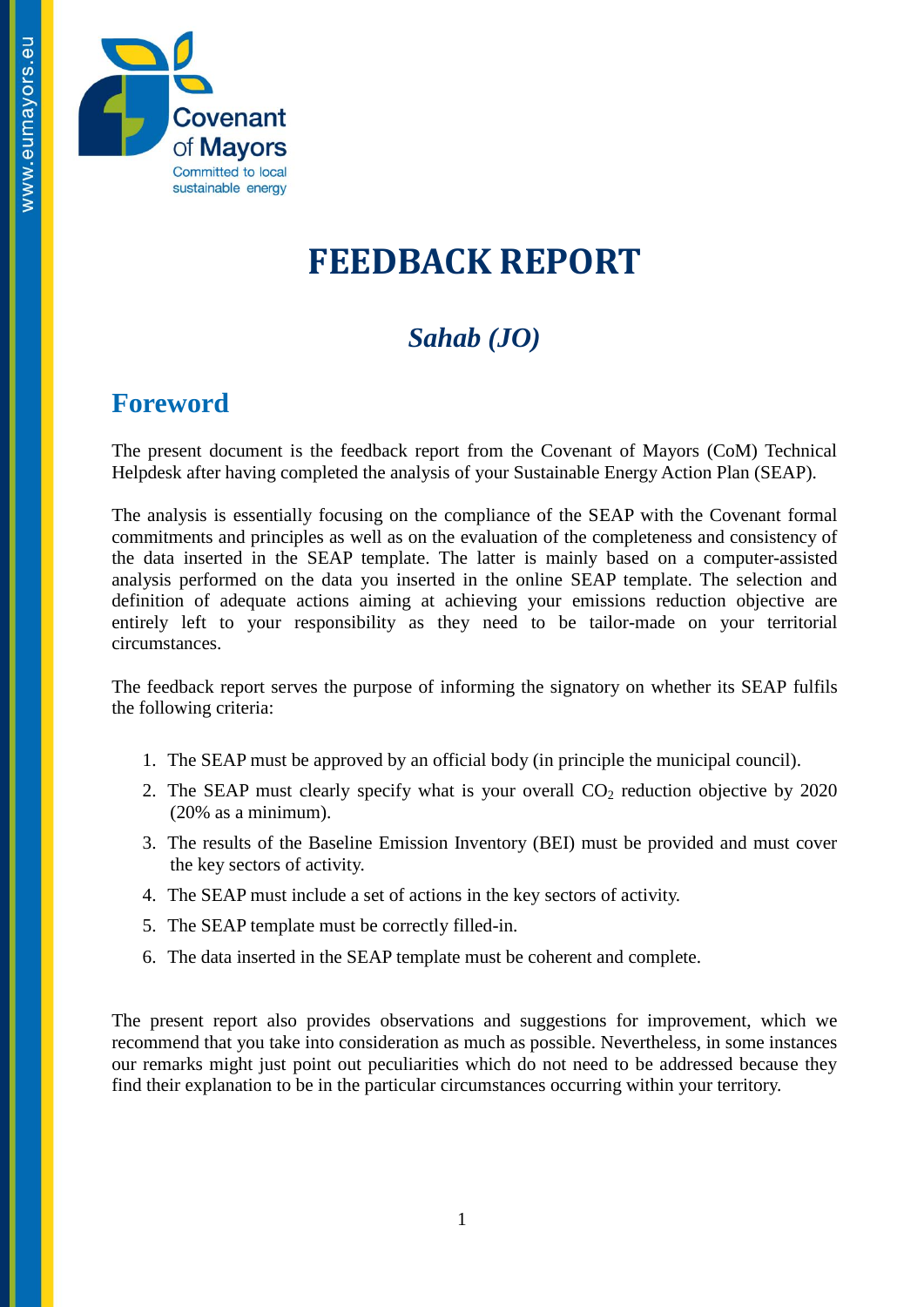

### **Overall evaluation**

We are pleased to announce that your Sustainable Energy Action Plan meets the six criteria described above and therefore it has been accepted. We wish to congratulate you for this achievement! This has been made publicly visible on the [Covenant of Mayors website.](http://www.eumayors.eu/actions/sustainable-energy-action-plans_en.html?city=&x=0&y=0&country_seap=&co2=&date_of_approval=&accepted=)

We also appreciate the identification of Sahab specific challenges and the strategic vision to cut CO<sup>2</sup> emissions in the main sectors of activities which under the municipality's authority, e.g.: municipal buildings, street lighting as well as in the Transport sector.

In the next section you will find some observations regarding your SEAP template and some recommendations for improvement. We kindly ask you to address them and, if relevant, carry out the suggested modifications.

The Covenant of Mayors Technical Helpdesk would like to thank you once again for the time spent and the efforts that you have devoted to producing your Sustainable Energy Action Plan.

With best wishes and kindest regards,

*The Covenant of Mayors Technical Helpdesk E-mail: [JRC-COM-TECHNICAL-HELPDESK@ec.europa.eu](mailto:JRC-COM-TECHNICAL-HELPDESK@ec.europa.eu)*



Ispra, 16<sup>th</sup> February 2017

European Commission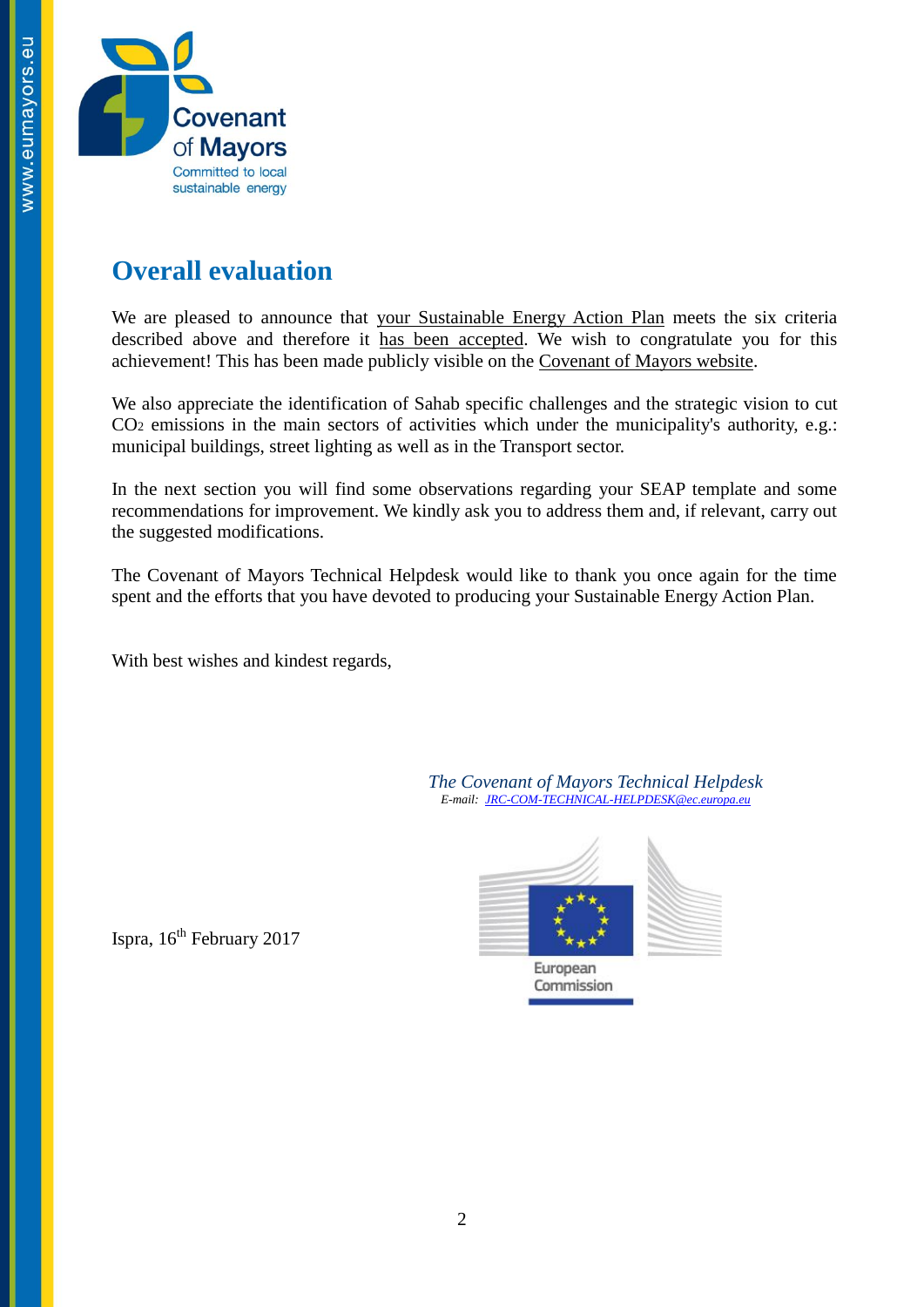

### **Detailed comments on your SEAP template**

#### **CO2 Baseline Emissions Inventory (BEI) - 2014**

1) No HEAT/COLD is reported to be produced locally while its consumption is reported in Table A to be equal to 70 MWh. This is unusual because it would mean that all the HEAT/COLD consumed within your territory is imported. Please double-check your data.

2) The emission factor for LOCAL ELECTRICITY production from PHOTOVOLTAICS plants here reported significantly deviates from the one reported in the guidebook. This is unusual. Please double-check your data.

3) The emission factor for DIESEL and GASOLINE here reported significantly deviates from the ones reported in the guidebook, for the LCA approach. Please double-check your data.

#### **SEAP**

4) The sum of the estimates per action is higher than the sum of the estimates per sector (green cells). Please double-check your data for the following sectors [MUNICIPAL\_BUILDINGS\_EQUIPMENT\_FACILITIES, RESIDENTIAL\_BUILDINGS, INDUSTRY, LOCAL\_ELECTRICITY\_PRODUCTION, OTHERS]

5) The estimated emission savings (t CO2/MWh) reported for some actions of your SEAP are unusually high or unusually low. Please, double-check your data for the following Key Actions:

- Installing Solar Water Heaters instead of the electric heaters
- Replacing conventional small passenger Municipality cars with hybrid cars.
- Solid waste management and Waste sorting
- Public awareness unit
- Insulating walls and roofs in 100 new houses.
- Install low-flow shower heads
- Replace old refrigerator with a new, Energy Star® model
- Promote solar cells for houses (subsidies)
- Using Regenerative burners instead of conventional burners in Steel Reheating industry.
- Accelerate conversion of organic waste to energy using anaerobic digestion

 - Installing Solar water heaters instead of the Electric heaters for resident & private buildings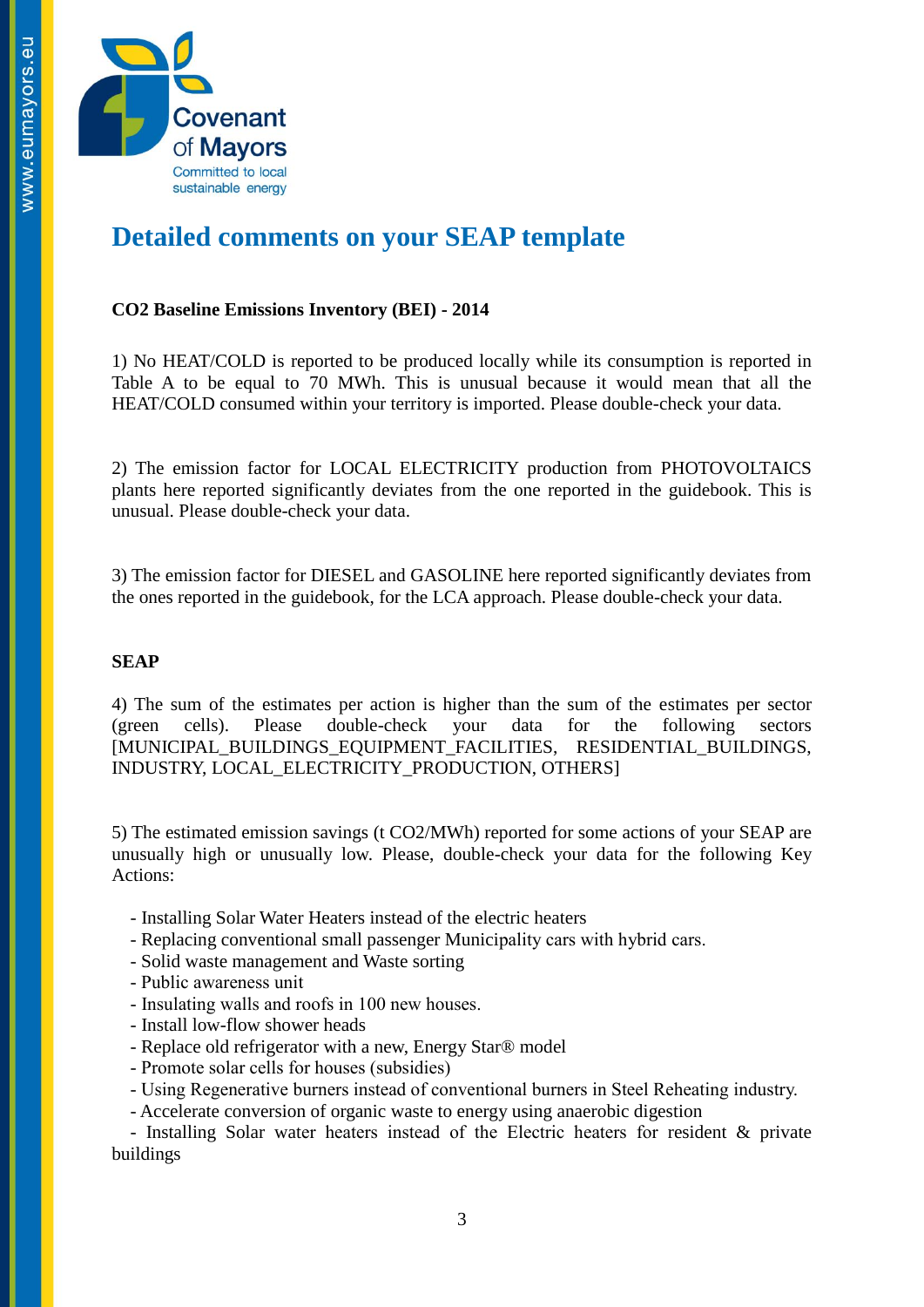

6) The Energy savings and/or Renewable energy production and or  $CO2$  reduction field[s] have not been inserted for one or more of the measures of your SEAP. Please, review the following list and double-check your data.

 Key Action named : 100000 trees in Sahab Key Action named : planning green corridors in the city Key Action named : Make walking easier and safer Key Action named : Develop and implement an urban tree plan to grow the canopy

7) The CO2 REDUCTION ESTIMATION IN 2020 indicated for the BUILDING sector is higher than the emissions inserted for that sector in TABLE B of the BEI which are equal to - 0.004 tCO2/tCO2eq for the year 2014. Please, double-check your data.

8) The ESTIMATED ENERGY SAVING TARGET PER SECTOR IN 2020 (MWh) for the BUILDING sector is equal to 23629.000 MWh. Please note that this value is higher than the energy consumption inserted for that sector in TABLE A of the BEI (2518.000MWh). Please, revise your data.

9) The ESTIMATED ENERGY SAVING TARGET PER SECTOR IN 2020 (MWh) for the TRANSPORT sector is equal to 43750.000 MWh. Please note that this value is higher than the energy consumption inserted for that sector in TABLE A of the BEI (880.000MWh). Please, revise your data.

10) Please note that the TOTAL CO2 REDUCTION ESTIMATION IN 2020 is negligible compared to the amount of GHG emissions inserted in the BEI and is insufficient to reach you overall emission reduction target. If this is because most of your measures have not been quantified in terms of expected GHG reductions, we would be grateful if you could insert further estimations when the data will be available to you. Otherwise we strongly recommend you to insert other relevant actions in order to be able to achieve your set target.

11) The CO2 REDUCTION ESTIMATION IN 2020 indicated for the BUILDING sector is equal to 13655.000 tCO2/tCO2eq which, according to the results reported in the table "Your Emission Inventory" of your BEI, represents -341375000% of the emissions of that sector. We recommend you to make sure that the measures planned for this sector are ambitious enough to contribute to your total reduction target.

12) The CO2 REDUCTION ESTIMATION IN 2020 indicated for the TRANSPORT sector is equal to 11185.000 tCO2/tCO2eq which, according to the results reported in the table "Your Emission Inventory" of your BEI, represents -186416666.67% of the emissions of that sector. We recommend you to make sure that the measures planned for this sector are ambitious enough to contribute to your total reduction target.